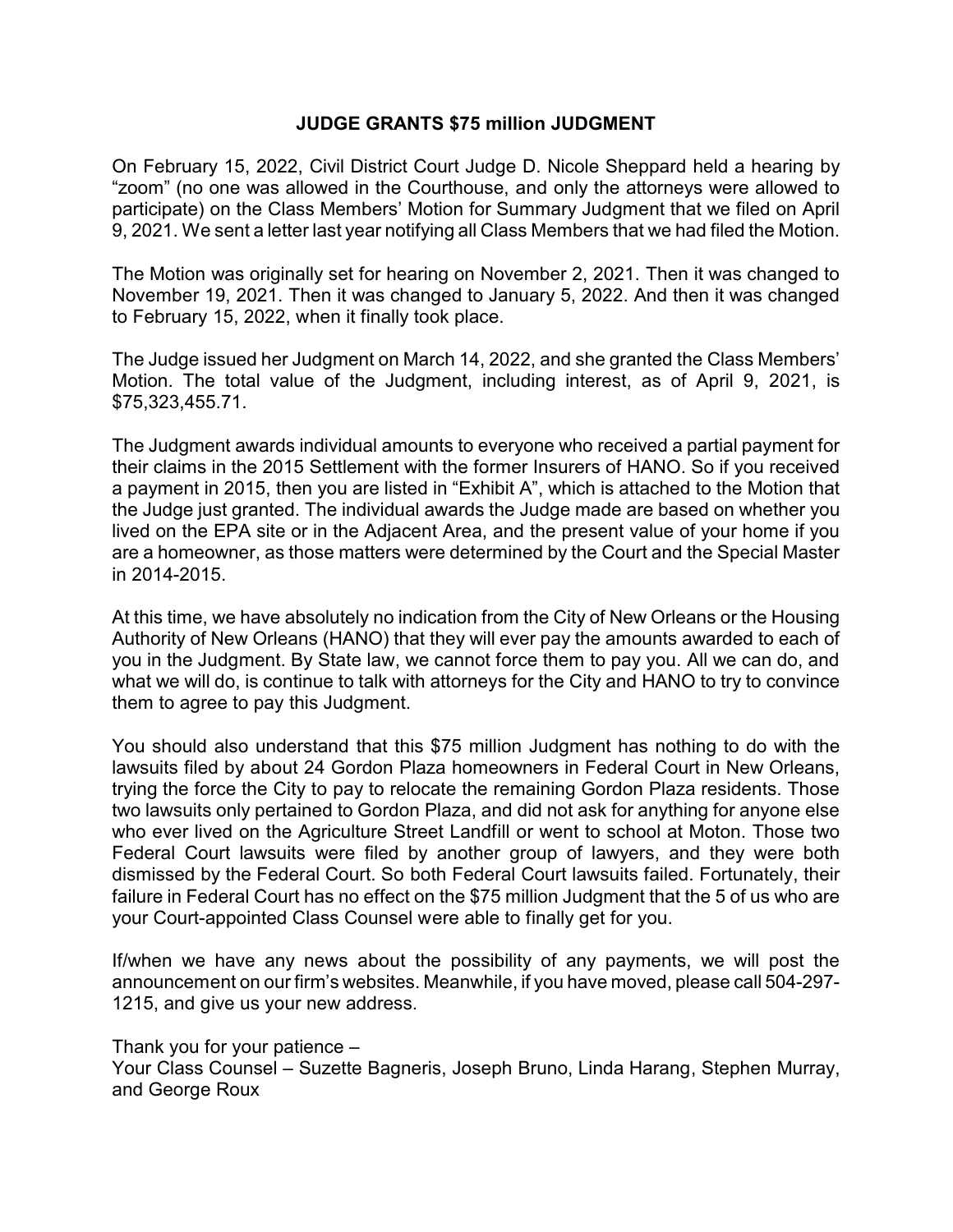#### Civil District Court for the Parish of Orleans **STATE OF LOUISIANA**

No: 1993 - 14333<br>2011 - 05733

Division/Section: J-15

JOHNSON, JOHN ET AL versus

ORLEANS PARISH SCHOOL BOARD ET AL

Date Case Filed: 8/31/1993

#### NOTICE OF SIGNING OF JUDGMENT

TO:

Linda S Harang Esq 01405<br>320 N. Carrollton Avenue, Suite 200<br>New Orleans, LA 70119

Joseph M Bruno Esq 03604 855 Baronne St<br>New Orleans, LA 70113-1102

Suzette P Bagneris Esq 22<br>2714 Canal Street, Suite 403<br>New Orleans, LA 70119 22241

Donesia D Turner Esq<br>1300 Perdido St<br>5th Floor East 23338 New Orleans, LA 70112

George J G Roux Esq 11<br>127 Camp St<br>New Orleans, LA 70130-2507 11499

Paul R Valteau Esq<br>Ste 2700<br>1010 Common Street 13005 New Orleans, LA 70112

John K Etter Esq 25042 935 Gravier St.<br>2110 New Orleans, LA 70112

Roy J Rodney Esq<br>362 CANAL STREET<br>SUITE 2430<br>New Orleans, LA 70130 02079

Kimlin S Lee Esq 23188<br>1300 Perdido Street, Suite 5E03<br>New Orleans, LA 70112-2525

Michael J Laughlin Esq 0166<br>3636 So. I-10 Service Road West<br>Suite 206 01668 Metairie, LA 70001

Robin M Primeau Esq 32613 701 Poydras St<br>Suite 4250 New Orleans, LA 70139

In accordance with Article 1913 C.C.P., you are hereby notified that Judgment in the above entitled and numbered cause was signed on March 14, 2022

New Orleans, Louisiana March 14, 2022

 $\bar{z}$ 

**MINUTE CLERK** m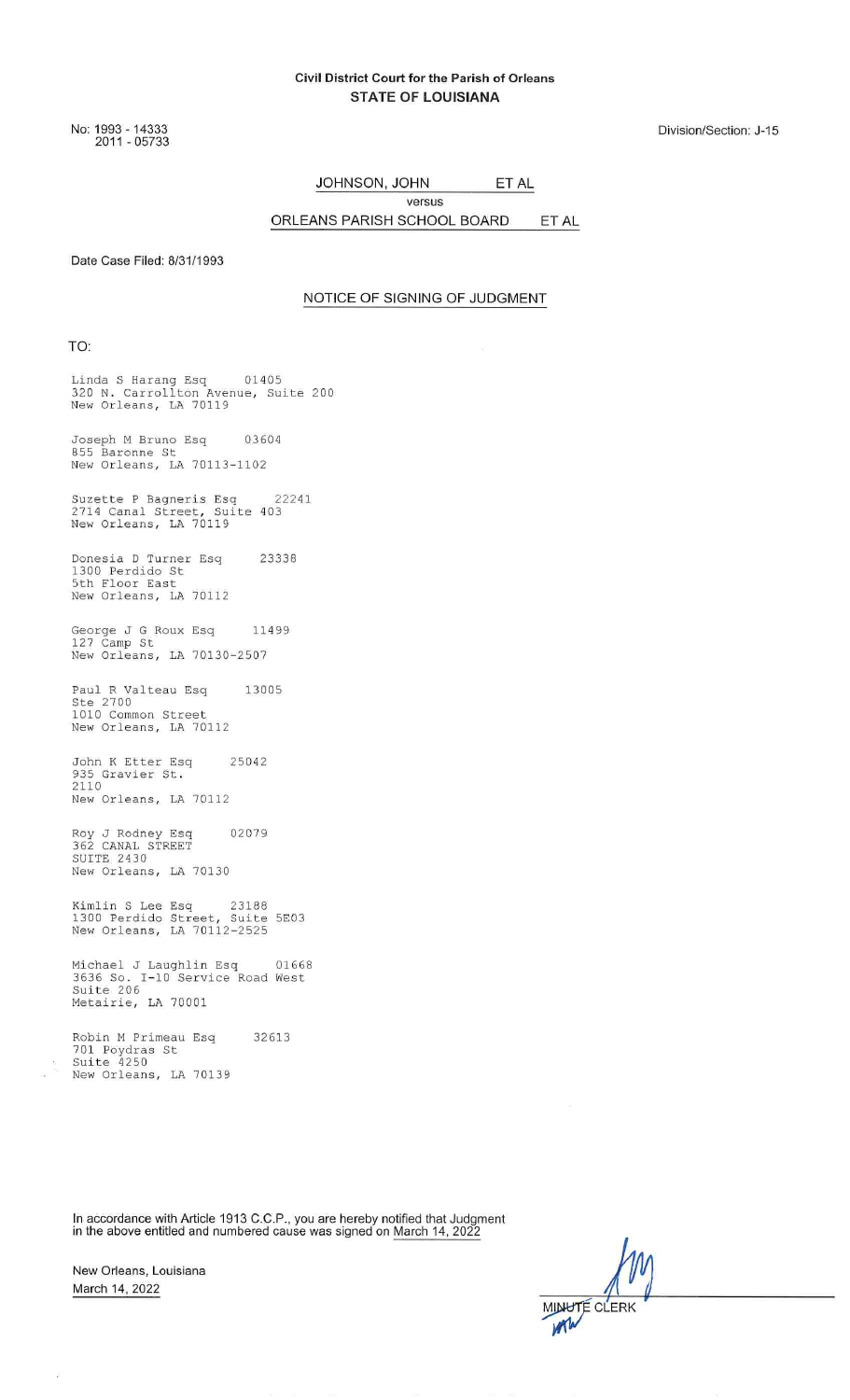### **CIVIL DISTRICT COURT FOR THE PARISH OF ORLEANS**

### **STATE OF LOUISIANA**

NO.: 1993-14333

DIVISION "J"

**SECTION: 15** 

### JOHN JOHNSON, ET. AL

### **VERSUS**

### ORLEANS PARISH SCHOOL BOARD, ET. AL

FILED:

# **DEPUTY CLERK**

#### **REASONS FOR JUDGMENT**

Plaintiffs are seeking summary judgment in favor of the HANO/City of New Orleans Class claimants for \$75,323,455.71 and for its apportionment to be in accordance with the calculations of the Court Appointed Distribution Agent, ("CADA"), Bourgeois Bennet, L.L.C., along with judicial interest. The basis for seeking summary judgment is that liability has already been determined via judgments rendered by this Court in 2006 and 2013, which the Fourth Circuit and Supreme Court affirmed on appeal, thus making the only issue before the Court the question of amounts owed.

Defendants, the City of New Orleans and HANO, challenge Plaintiffs' contentions by alleging a Due Process violation. The argument's premise is that granting summary judgment will deprive Defendants of the ability to seek discovery from each claimant and have them prove their entitlement to compensation. Relying on the fact that trials occurred in the past for later added class members, Defendants' ultimate contention is that summary judgment is premature at this time since they have not engaged in discovery for these claimants. The Court disagrees.

A motion for summary judgment shall be granted "if the motion, memorandum, and supporting documents show that there is no genuine issue as to material fact and that the mover is entitled to judgment as a matter of law."<sup>1</sup> The summary judgment procedure is designed to secure the just, speedy, and inexpensive determination of every action.<sup>2</sup> The party moving for summary judgment bears the burden of showing that no genuine issue of material fact exists.<sup>3</sup> Once the motion has been properly supported by the moving party, the failure of the non-moving party to produce evidence of a material factual dispute mandates the granting of the motion.<sup>4</sup> A fact is

<sup>&</sup>lt;sup>1</sup> La. Code Civ. Pro. art.  $966(A)(3)$ .

<sup>&</sup>lt;sup>2</sup> La. Code Civ. Pro. art.  $966(A)(2)$ .

<sup>&</sup>lt;sup>3</sup> La. Code Civ. Pro. art.  $966(D)(1)$ .

<sup>&</sup>lt;sup>4</sup> Hutchinson v. Knights of Columbus, Council No. 5747, 2003-1533 (La. 2/20/04, 7), 866 So.2d 228, 233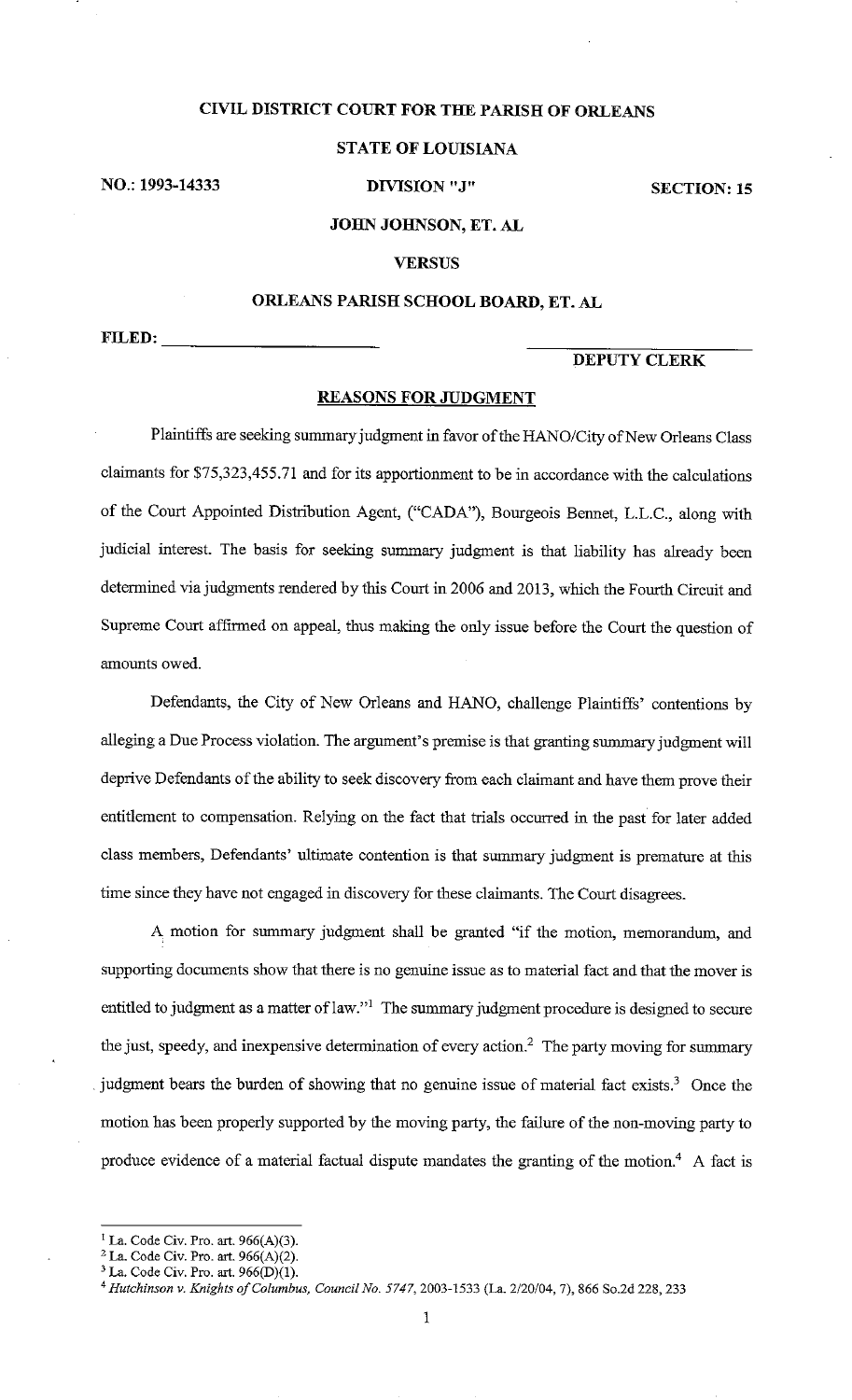"material" if its existence or nonexistence may be essential to plaintiff's cause of action under the

applicable theory of recovery. Facts are "material" if they potentially insure or preclude recovery,

affect a litigant's ultimate success, or determine the outcome of a legal dispute.<sup>5</sup>

Pursuant to La. R.S. 13:4165:

Special masters; appointment; duties and powers; compensation

B. The order appointing a special master may specify or limit the master's powers. Subject to such specifications or limitations, the master has and shall exercise the power to regulate all proceedings before him and to do all acts and take all measures necessary or proper for the efficient performance of his duties.

 $C(1)$  The court may order the master to prepare a report upon the matters submitted to him and, if in the course of his duties he is required to make findings of facts or conclusions of law, the order may further require that the master include in his report information with respect to such findings or conclusions.

According to the February 10, 2014 Order appointing the Special Master, his duties are as

### follows:

The Special Master shall: a) supervise the distribution of Notice to the Class; b) develop a plan for establishing appropriate reserves to be deducted from the settlement funds and "judgment funds", so that the Court can determine the amount of money available from the settlement funds and "judgment funds" for distribution to Class members; c) establish criteria for evaluating the claims of Class members; d) review and evaluate claims of Class members in accordance with the established criteria, and resolve any objections to the proposed settlements and/or any proposed allocations; e) propose allocations for each Class member in accordance with the evaluation protocol; f) prepare a plan for distribution of the individual allocations; g) review and make findings and recommendations regarding payment of attorney's fees and reimbursement of approved litigation costs; h) establish a protocol for the receipt and repository of objections; and i) such other acts and functions as may be necessary or appropriate to fulfill his/her duties and responsibilities as the Court may direct.

Issues of liability have been resolved and there is now no need to make any determinations

regarding Defendants' liability. As such, the sole responsibility of the Special Master now is the allocation and distribution of funds to Class member claimants. It is the determination of this Court that the Special Master has acted in accordance with his duties and determined the eligibility of claimants and, in conjunction with the CADA, the appropriate amount of compensation due them based on the established criteria. Defendants' arguments against the grant of summary judgment are a disguised attempt at relitigating the issue of liability, which the Court rejects. Accordingly, Plaintiffs' Motion for Summary Judgment is GRANTED.

NEW ORLEANS, LOUISIANA this 14th day of March, 2022.

**JUDGE D. NICOLE SHEPPARD** 

<sup>&</sup>lt;sup>5</sup> American Bank & Trust Co.in Monroe v. Vinson, 528 So.2d 693,694 (La. App. 2 Cir. 1988)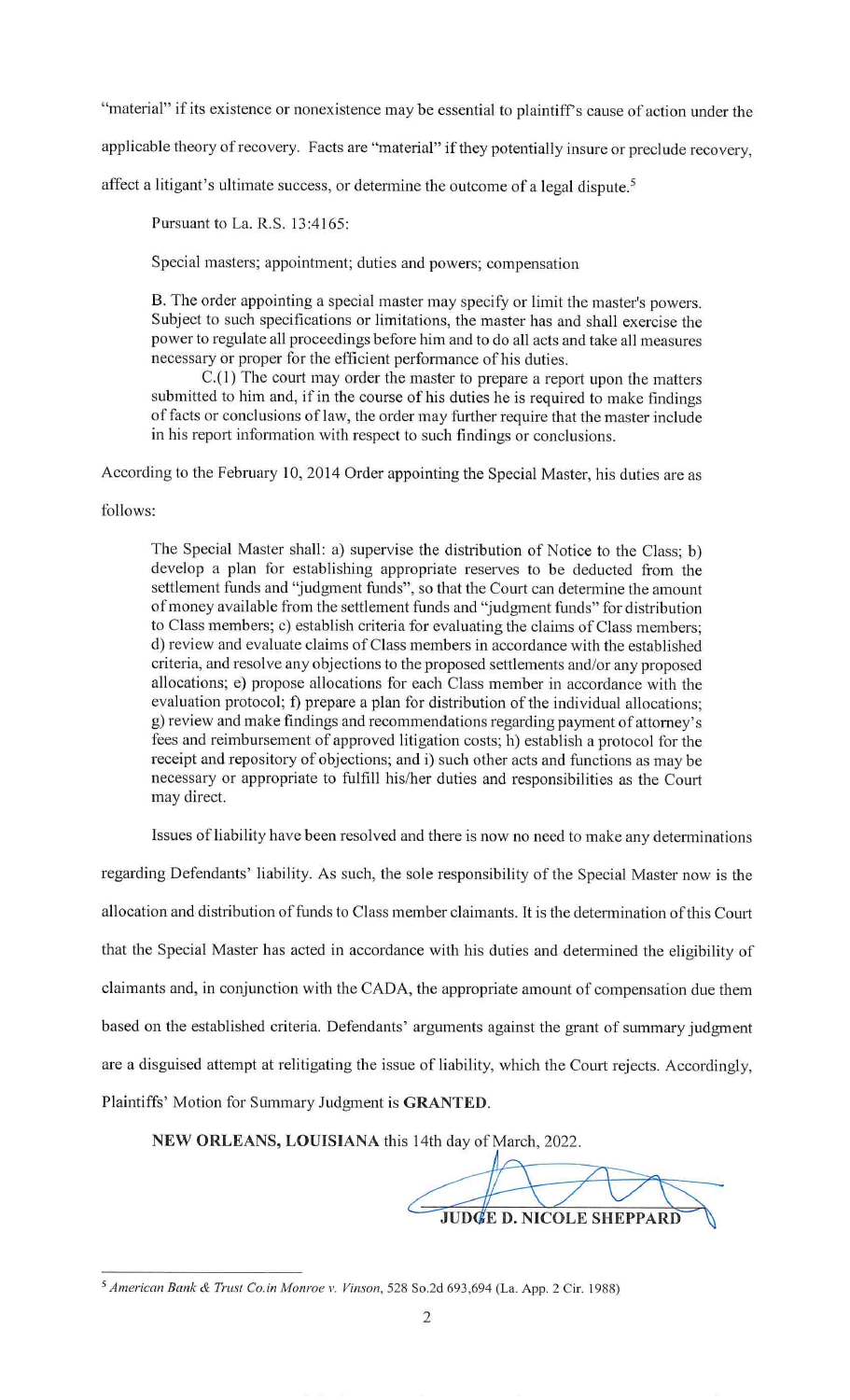# CIVIL DISTRICT COURT FOR THE PARISH OF ORLEANS

### **STATE OF LOUISIANA**

NO.: 1993-14333

DIVISION "J"

**SECTION: 15** 

### JOHN JOHNSON, ET. AL

### **VERSUS**

### ORLEANS PARISH SCHOOL BOARD, ET. AL

 $FILED:$ 

# **DEPUTY CLERK**

### **JUDGMENT**

This matter came for hearing on February 15, 2022 on Plaintiffs' Motion for Summary

Judgment.

Present were:

Joseph Bruno, Linda Harang, and Suzette Bagneris, George Roux and Robin Myers

for Plaintiffs;

Michael Laughlin, Donesia Turner and Kimlin Lee for the City of New Orleans;

Roy Rodney and John Etter for Housing Authority of New Orleans;

Paul Valteau, Court Appointed Special Master

After having considered the record, evidence, and arguments of counsel:

IT IS ORDERED, ADJUDGED AND DECREED that Plaintiffs' Motion for Summary Judgment is hereby GRANTED.

IT IS FURTHER ORDERED, ADJUDGED AND DECREED Plaintiffs are due \$75,323,455.71 to be apportioned as follows:

**Emotional Distress Damages:** 

a. Plaintiffs who lived or worked directly on the ASL (EPA) site as determined and provided by the Special Master"

1-up to 5 years  $$2,000.00$  (per year)

Over 5 up to 10 years \$12,500.00 (total)

Over 10 up to 15 years \$15,000 (total).

Over 15 up to 20 years \$20,000 (total)

Over 20 years \$25,000 (total)

b. Plaintiffs in the "Adjacent Area" as determined and provided by the Special Master: \$1,250 (total amount regardless of length of exposure after one year threshold)